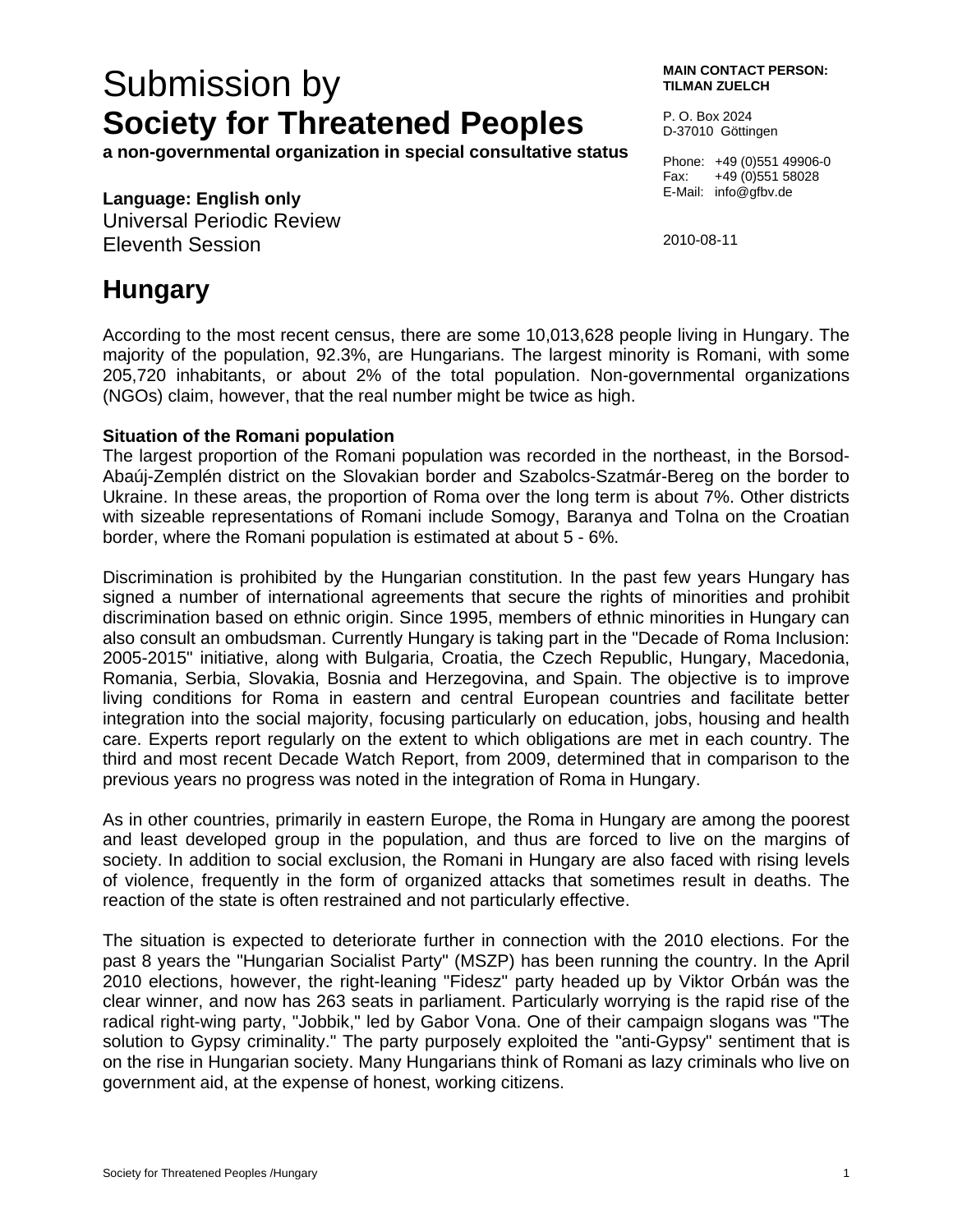The campaigns leading up to the elections did not shy away from racist remarks. Jobbik prepared a video for the campaign called "Getting rid of the parasites." The video shows a young woman saying that she is afraid to go outside at night because of Romani criminals. Hungarian public television initially refused to broadcast the clips because it fueled hatred of the Roma. But the supreme court ruled that all political parties must be allowed the same amount of time in the media during the pre-election campaign, and that the media are not responsible for the content of the campaign advertisements.

The Jobbik party had already drawn similar attention to itself in 2006 when it organized violent anti-government demonstrations, and again in August 2007 when it founded the "Hungarian Guard," which publicly identified itself with fascist ideals. The "Hungarian Guard" was officially outlawed in 2009, but continues its activities illegally.

After the 2009 European elections, the "Magyar Szocialista Párt / MSZP" (4 seats) and "Fidesz" (14 seats) entered the European Parliament. Lívia Járóka (Fidesz party) is particularly active for the rights of Romanis. She has taken on the task of helping the Roma find their place in Europe. The Jobbik party had a sensational success, joining the European Parliament with three seats. Thus the growing popularity of this party in Hungary could jeopardize democratic development throughout the EU.

#### **Education**

In Hungary, as in other countries in the region, Romani children are placed in special schools for children with learning disabilities or mental handicaps. In fact, Romani children make up 90% of the students in these schools. The demands placed on the pupils at these schools are very low, so that after graduating they are 2 to 3 years behind the educational level of those educated in classic schools.

According to a study from 2003, some 10% of Roma children do not even finish primary school. Another 10% stop at the end of primary school, and of those who continue, the majority go to vocational schools or the like, which do not offer a path to university entrance.

#### **Job market**

Education is closely linked to work. Currently the financial crisis Hungary has reached a high point and unemployment among Roma is 75%. Romanis make up half of the poorest part of the population in Hungary, for the most part due to lack of education. Many of them work in the construction industry, which according to the latest figures has declined by 50% and is laying off its least qualified workers.

According to the EU-MIDIS, a study by the agency of the European Union for basic rights concerning discrimination of minorities in EU countries, roughly one in three Roma suffers from discrimination, either at work or in seeking work, due to their ethnicity. Although Hungarian law prohibits discrimination based on ethnic origin and provides for punishments, the ombudsman has registered a number of complaints. Prejudices and negative attitudes among the social majority against Roma play no small part in the problem. Hungary is working on state training programs intended to make it easier for Romanis to enter the job market. The programs are not specifically geared toward Romanis; rather, the long-term unemployed and socially disadvantaged benefit from them regardless of their ethnicity. This makes it difficult to measure the extent to which the programs are helping Romanis.